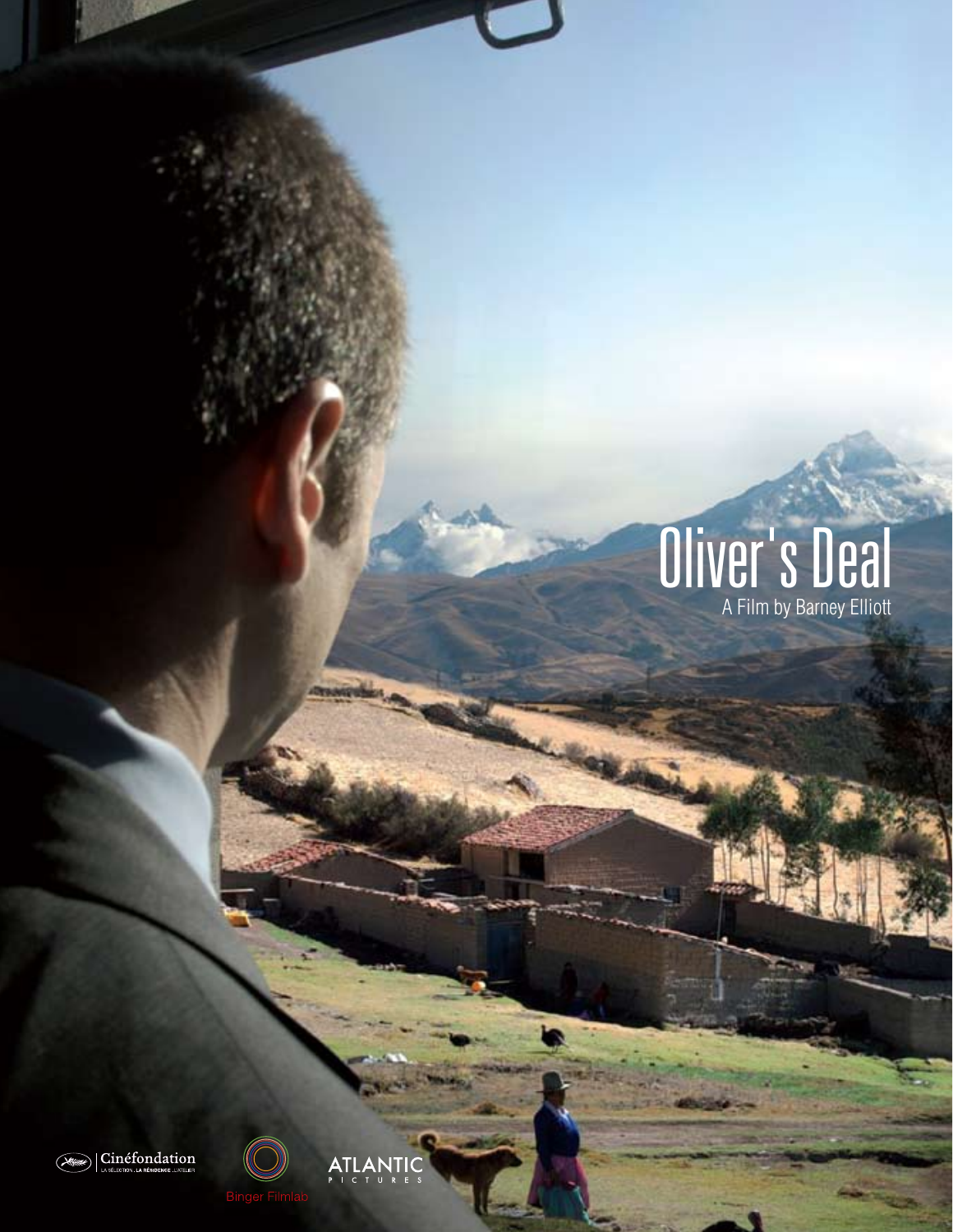# *EVERYONE HAS A PRICE...*

*Oliver's Deal* is an intense political drama about an ambitious businessman who sets out to score the deal of a lifetime and gets entangled in a battle for land, money and power in Peru.



## Synopsis

*RIZTAVER* 

**ИСОМ** 

Tying together themes of accountability, greed and hope, and set against the backdrop of a financial transaction between an American hedge fund and the Peruvian government, *Oliver's Deal* tells the stories of three people from vastly different walks of life who are forced to compromise themselves to get what they want.

Oliver Campbell, an ambitious American businessman, has contracted his oldest friend, Peruvian born Ricardo Cisneros, to help him land the deal of a lifetime. Using Oliver's shrewd business sense and Ricardo's history and relationships in Peru, they plan to exploit a long-forgotten debt that the Peruvian government owes its citizens. After many months of effort, tension between him and Ricardo has never been higher. Ricardo struggles with a battle of conscience as he realizes that his actions have wrenched open a historical wound that has been festering in Peru for decades.

In the slums of Lima, Maria works as a nurse's assistant at a public hospital, and struggles to care for her mother Gloria, who's been stricken with rheumatoid arthritis. Funding for the Peruvian healthcare system has been drastically reduced because the government is preparing to settle with Oliver's hedge fund, and Maria's mother's excruciating, yet non life-threatening, ailment does not qualify for coverage. Maria, at the end of her wits, takes matters into her own hands to find a way to get her mother the surgery she deserves.

As Oliver and Ricardo try to track down information on a wealthy Peruvian who is holding up progress on their deal, they learn of Pampacancha, a remote village in the Peruvian highlands that lies on land that is more valuable then the naked eye can tell. It is here that we meet Florentino, the stern patriarch of a farming family, and his son Diego, a precocious boy who bristles against the confines of his rural life. Florentino is determined to hold onto his land and his way of life, but when Diego is gravely injured, Florentino is forced to make a choice that will change the lives of his people forever. His actions set into motion a chain of events that puts these three stories on a collision course that will teach Oliver the staggering human cost of his deal in Peru.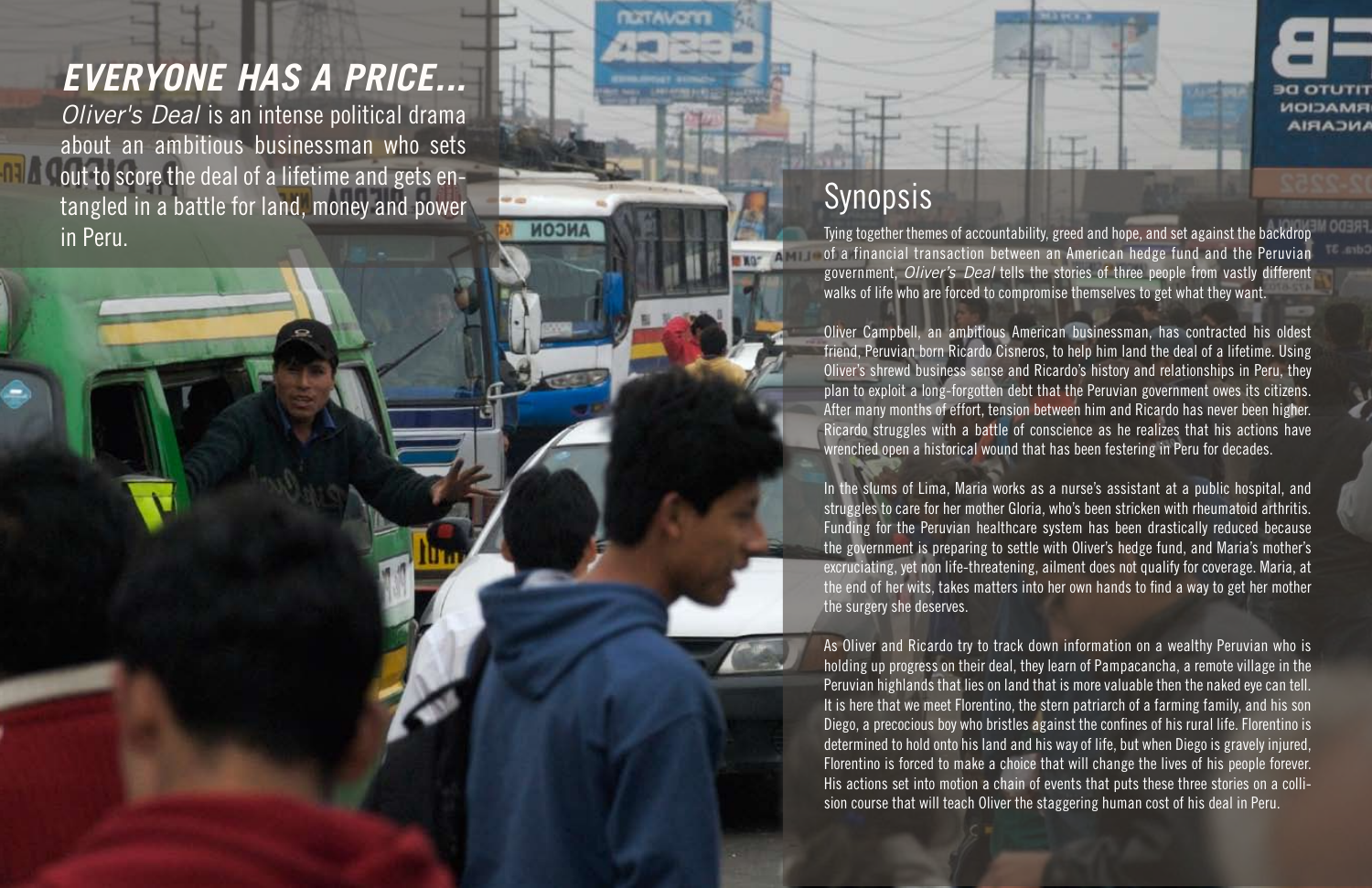## Visual Strategy

To accurately portray the 'ripple effect' of Oliver's transaction within this multi storyline narrative, authentic realism will be the language used to best communicate the film's theme of personal accountability.

The camera language will be consistent throughout, but the subtle and effective use of light and color will help us to seamlessly navigate between the three stories and their respective worlds.

#### Director's Statement

Though I believe that humankind has benefited from increasing global interdependence, I find that the term "globalization" is frequently used by the wealthy and powerful to lend an aura of virtue to modern-day imperialism.

First and foremost, this film examines the human condition: ordinary people and the way they respond to unforeseen circumstances. I have chosen to portray individuals from remarkably different backgrounds in the context of an international financial deal involving Peru. This story is based off of both contemporary and historical events which make it both timely and poignant.

My wife is from Peru, and we live in Lima. I have had the opportunity to discover many of the Peru's cultural treasures from a local perspective. It is a magnificent country with a unique history and populace. But like other developing nations, it is fertile land for corruption and economic exploitation. This story aims to present, in a balanced, realistic, and authentic manner, the frequently invisible effects of our various initiatives.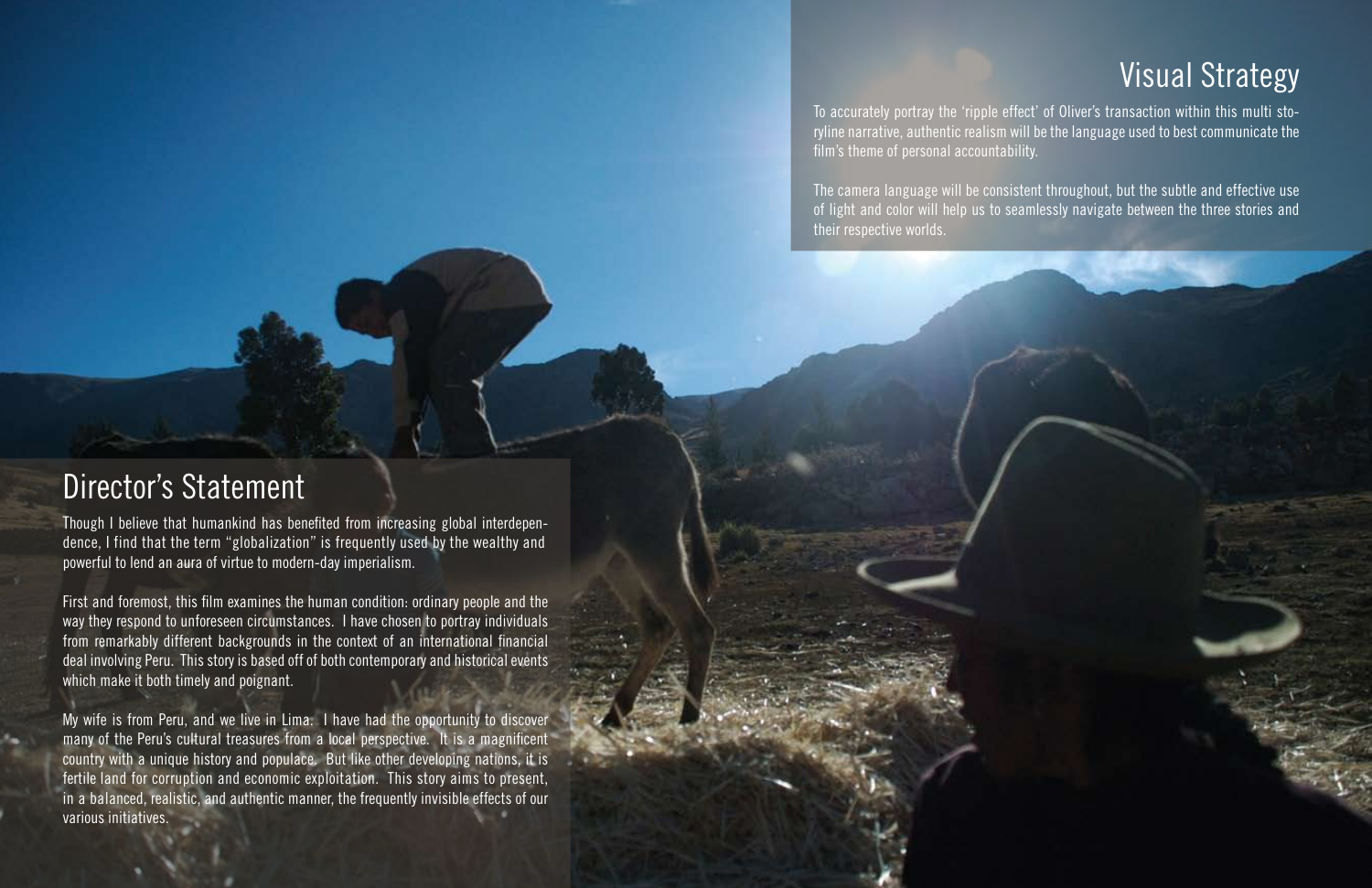# Oliver's World *TRANSACTION*

The film starts with Oliver in his element. He's a true capitalist. He believes in the work he is doing for his hedge fund and he is controlled, polished and untouchable. He is at the top of his game and there isn't anything, or anyone, who is going to stop him from finishing his deal. But as his story unfolds and he becomes more emotionally invested in both the urban and highland Peruvian worlds, Oliver now begins to struggle with the 'legal immoralities' of his actions. His poise begins to falter, his decision- making begins to waver, and his confidence continues to wane, until ultimately, Oliver is lost.

By using the familiar 'executive' palette of blues, grays and whites, depending on where we are in Oliver's emotional arch, the subtle and slow desaturation of color throughout will be the visual metaphor for his emotional state. In the beginning his surrounding colors are vibrant. By the end, everything appears pale and grey.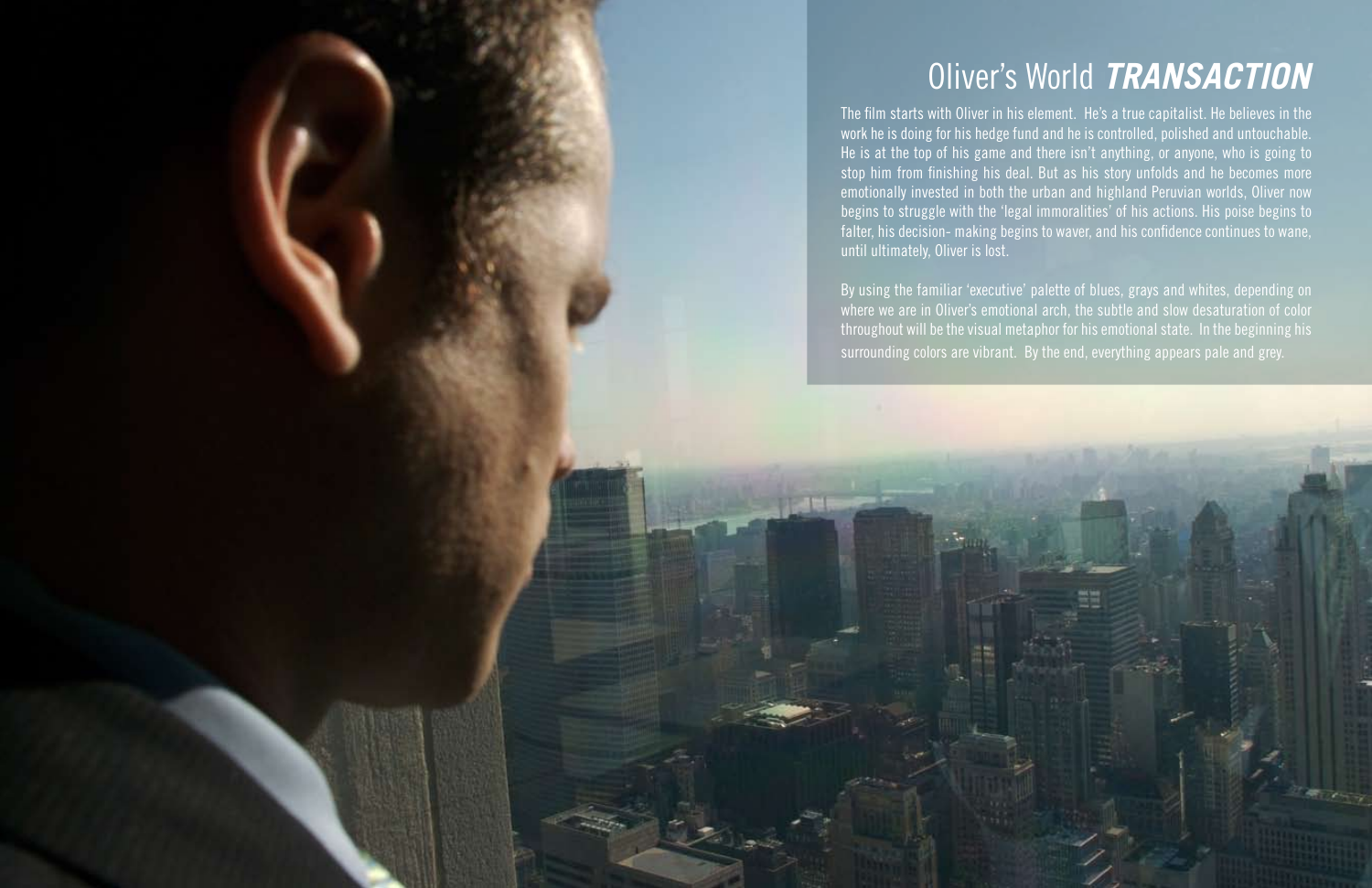# Florentino's World *RESISTANCE*

Florentino knows that he can't stave off the inevitable changes that are coming to his highland world. It's only a matter of time before things change forever. His efforts to preserve his land and way of life put him into conflict with those closest to him. The epic beauty and natural splendor of the highlands region will stand in sharp relief to the the urban environments that the rest of the film takes place in.

The rich crimson soils and lush prairie greens accented by the magenta skies and snowcapped Andes' peaks, will starkly contrast the bleak and desaturated grays of Lima.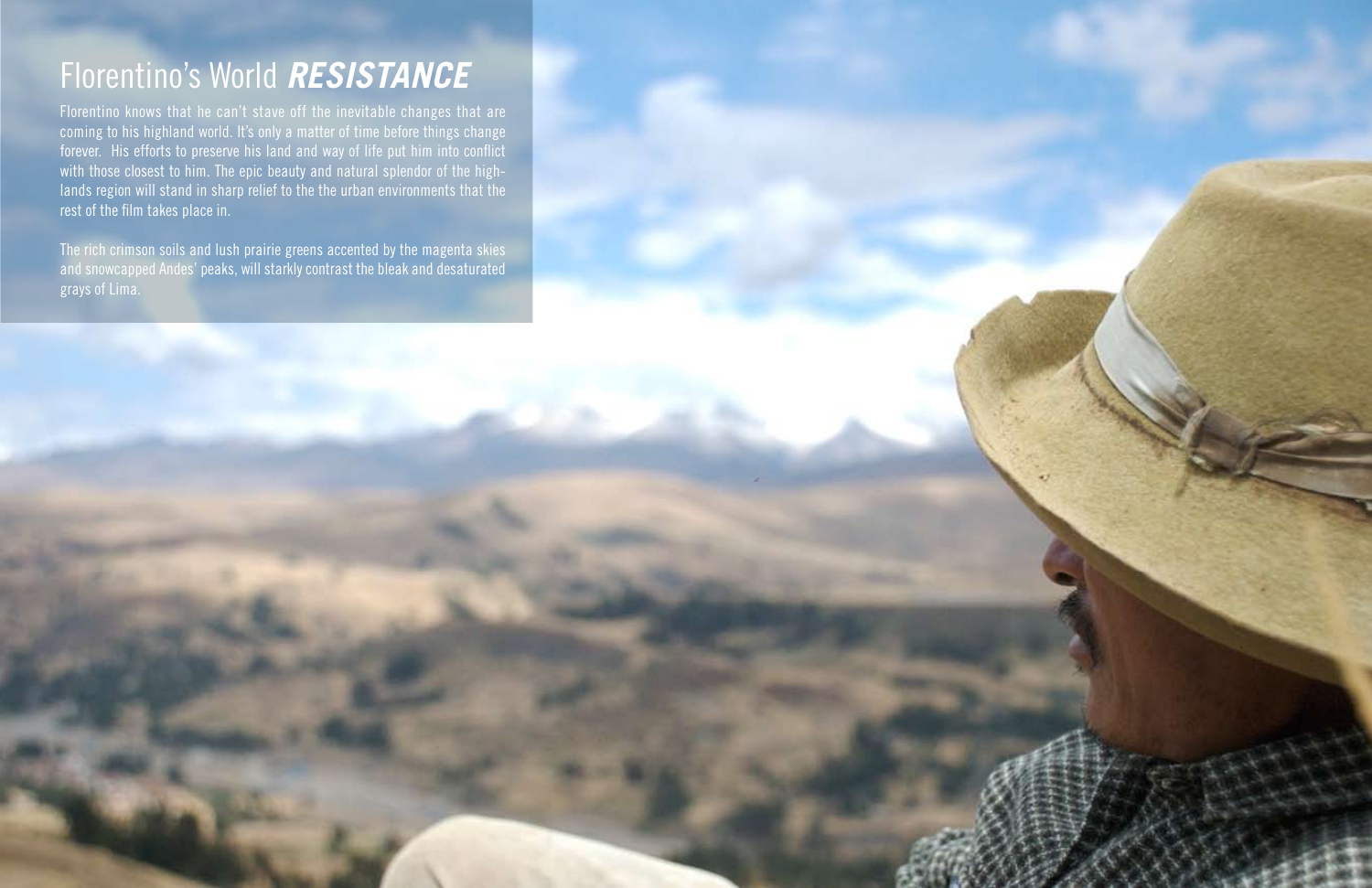# Maria's World *SURVIVAL*

Set in the sprawl and frenzy of Lima and surrounded by illness, both at work and at home, Maria's struggle to subsist is a metaphor for survival.

Maria's desaturated and gray color palette is a subtle plant to the aesthetic that the two other storylines will ultimately grow into. When the three worlds collide this bleak grey look will unify the completion of their emotional arcs.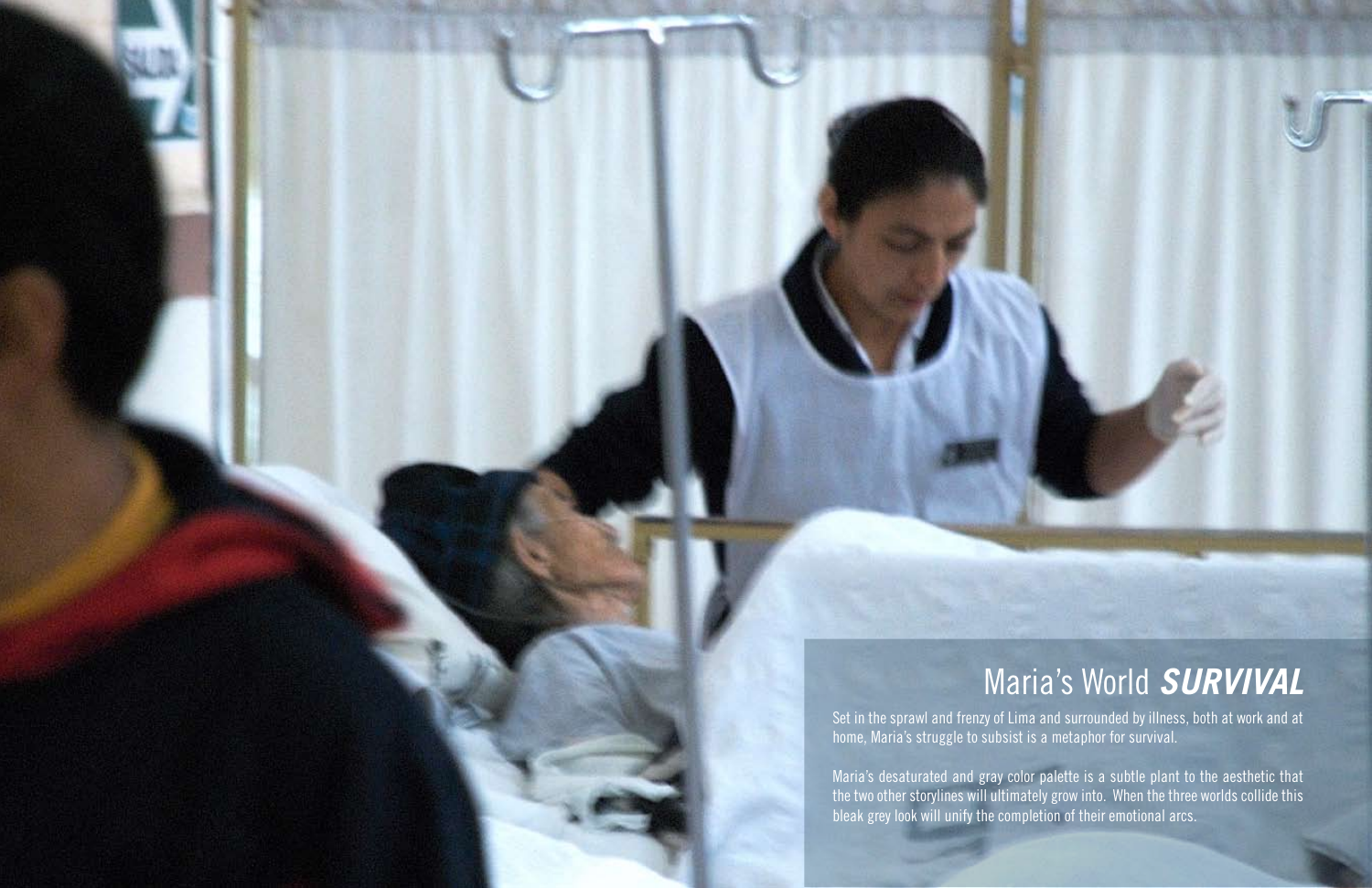



**21 Grams**: Alejandro González Iñárritu **After the Wedding:** Susanne Bier **Días de Santiago:** Josué Méndez **Gomorrah:** Matteo Garrone **Hunger:** Steve McQueen **Traffic:** Steven Soderbergh



*Oliver's Deal* draws inspiration from various filmmakers who use subjectivity as a tool to portray reality within the frame of a story that has a political, economic, or social theme.





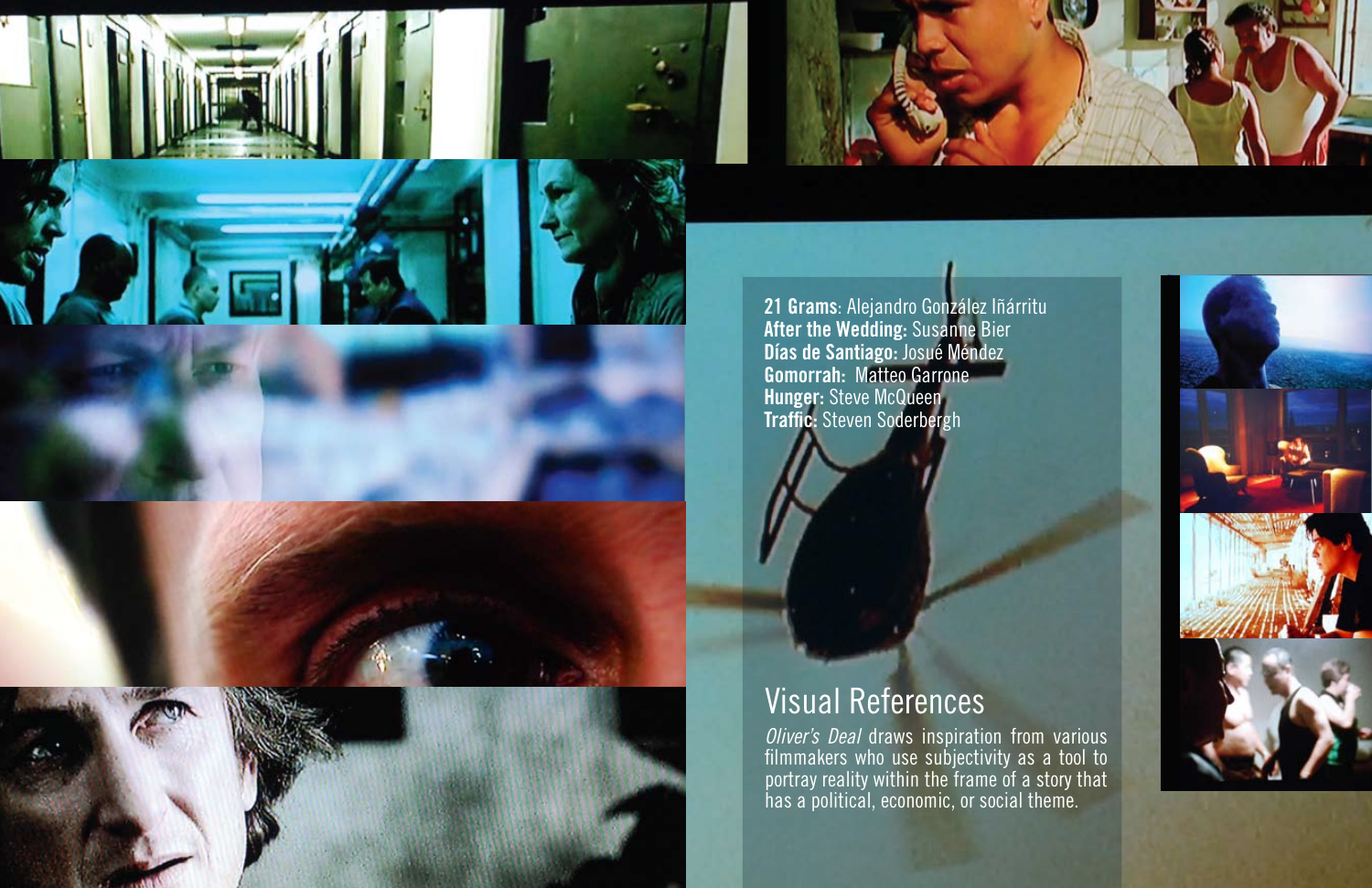## Barney Elliott, writer/director

Barney completed his post-graduate in The Art and Technique of Filmmaking from the The London Film School in 2003. For the next several years in London, Barney worked as a freelance editor and cameraman while writing his next short True Colours which he then directed.

*True Colours* premiered at Premiers Plans Festival d'Angers (France) in January 2007 and the short earned both the Special Jury Award and Best Actor in Short Award. Since then, True Colours has screened at nearly 90 international festivals and won various awards and prizes.

Much due to the international success of *True Colours,* Barney was one of the six writer / directors that was selected for the Cannes Cinefondation writing fellowship (La Residence) where he lived in Paris for five months (October 2007 – February 2008) and wrote the first two drafts of his feature script *Oliver's Deal*.

In January of 2009, Barney received his diploma for completing the five month Script Development Program at the Binger Film Lab, a prestigious writing workshop in Amsterdam, The Netherlands, where he continued to develop his feature script *Oliver's Deal*. Barney resides in Lima, Peru, where he is preparing to shoot his next short film *Ultimo Recurso (Last Resort* ) in early June of 2010.

# Production Company

Atlantic Pictures is a full service production company owned by principals Darren Goldberg and Chris Marsh, that develops, finances, and produces original material, and functions as a US co-producer for international producers that are developing projects to shoot in the United States. The partners at Atlantic have a combined 20 years experience producing and offering services on feature films of every budget level, as well as commercials, industrials and television pilots.

**ATLANTIC** 

Atlantic's most recent credits include *Homework,* starring Emma Roberts, Freddie Highmore, Rita Wilson, Alicia Silverstone and Blair Underwood, and *Splinterheads*, starring Rachael Taylor, Thomas Middleditch, Christopher McDonald and Lea Thompson. In 2009, Atlantic also supervised the US production of Matthew Vaughn's *Kick-Ass* (Lionsgate) and Noel Clark's *4.3.2.1* (Universal).